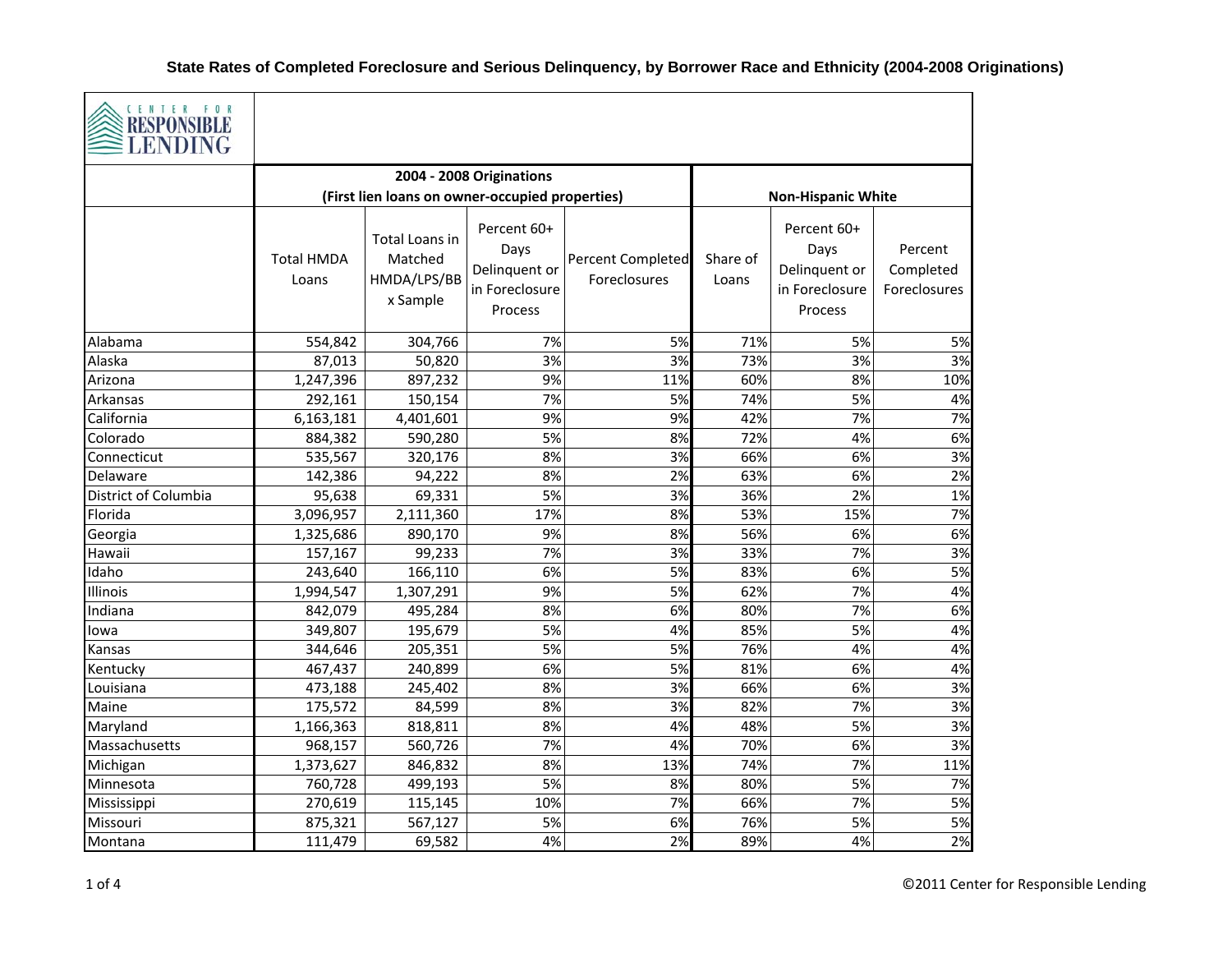

| LENDING              |                         |                                                                      |                                      |                   |                                                                   |                                      |                   |                                                                   |                                      |
|----------------------|-------------------------|----------------------------------------------------------------------|--------------------------------------|-------------------|-------------------------------------------------------------------|--------------------------------------|-------------------|-------------------------------------------------------------------|--------------------------------------|
|                      | <b>African American</b> |                                                                      |                                      | Latino            |                                                                   |                                      | Asian             |                                                                   |                                      |
|                      | Share of<br>Loans       | Percent 60+<br>Days<br>Delinquent<br>or in<br>Foreclosure<br>Process | Percent<br>Completed<br>Foreclosures | Share of<br>Loans | Percent 60+<br>Days<br>Delinquent or<br>in Foreclosure<br>Process | Percent<br>Completed<br>Foreclosures | Share of<br>Loans | Percent 60+<br>Days<br>Delinquent or<br>in Foreclosure<br>Process | Percent<br>Completed<br>Foreclosures |
| Alabama              | 16%                     | 14%                                                                  | 8%                                   | 1%                | 7%                                                                | 6%                                   | 1%                | 4%                                                                | 3%                                   |
| Alaska               | 3%                      | 7%                                                                   | 4%                                   | 3%                | 5%                                                                | 4%                                   | 4%                | 4%                                                                | 4%                                   |
| Arizona              | 2%                      | 11%                                                                  | 14%                                  | 18%               | 12%                                                               | 17%                                  | 2%                | 9%                                                                | 14%                                  |
| Arkansas             | 8%                      | 14%                                                                  | 6%                                   | 5%                | 13%                                                               | 13%                                  | 1%                | 5%                                                                | 5%                                   |
| California           | 4%                      | 11%                                                                  | 12%                                  | 22%               | 12%                                                               | 15%                                  | 11%               | 8%                                                                | 9%                                   |
| Colorado             | 3%                      | 8%                                                                   | 15%                                  | 10%               | 8%                                                                | 17%                                  | 2%                | 5%                                                                | 8%                                   |
| Connecticut          | 7%                      | 15%                                                                  | 6%                                   | 7%                | 14%                                                               | 7%                                   | 3%                | 6%                                                                | 3%                                   |
| Delaware             | 14%                     | 14%                                                                  | 3%                                   | 4%                | 10%                                                               | 3%                                   | 2%                | 6%                                                                | 2%                                   |
| District of Columbia | 36%                     | 9%                                                                   | 5%                                   | 5%                | 9%                                                                | 6%                                   | 3%                | 4%                                                                | 3%                                   |
| Florida              | 10%                     | 22%                                                                  | 10%                                  | 21%               | 24%                                                               | 12%                                  | 2%                | 17%                                                               | 8%                                   |
| Georgia              | 22%                     | 15%                                                                  | 13%                                  | 5%                | 13%                                                               | 14%                                  | 3%                | 7%                                                                | 7%                                   |
| Hawaii               | 1%                      | 8%                                                                   | 5%                                   | 2%                | 9%                                                                | 5%                                   | 36%               | 5%                                                                | 2%                                   |
| Idaho                | 0%                      | 7%                                                                   | 9%                                   | 4%                | 9%                                                                | 8%                                   | 1%                | 4%                                                                | 4%                                   |
| Illinois             | 10%                     | 15%                                                                  | 10%                                  | 12%               | 15%                                                               | 9%                                   | 5%                | 7%                                                                | 4%                                   |
| Indiana              | 6%                      | 15%                                                                  | 12%                                  | 3%                | 11%                                                               | 8%                                   | 1%                | 5%                                                                | 4%                                   |
| lowa                 | 1%                      | 10%                                                                  | 7%                                   | 2%                | 7%                                                                | 6%                                   | 1%                | 4%                                                                | 3%                                   |
| Kansas               | 4%                      | 11%                                                                  | 9%                                   | 5%                | 8%                                                                | 6%                                   | 2%                | 4%                                                                | 4%                                   |
| Kentucky             | 5%                      | 11%                                                                  | 8%                                   | 1%                | 8%                                                                | 6%                                   | 1%                | 3%                                                                | 3%                                   |
| Louisiana            | 18%                     | 15%                                                                  | 5%                                   | 2%                | 10%                                                               | 3%                                   | 2%                | 5%                                                                | 3%                                   |
| Maine                | 0%                      | 13%                                                                  | 5%                                   | 1%                | 7%                                                                | 4%                                   | 1%                | 6%                                                                | 4%                                   |
| Maryland             | 25%                     | 11%                                                                  | 5%                                   | 6%                | 14%                                                               | 11%                                  | 4%                | 7%                                                                | 4%                                   |
| Massachusetts        | 4%                      | 14%                                                                  | 10%                                  | 5%                | 13%                                                               | 13%                                  | 4%                | 4%                                                                | 3%                                   |
| Michigan             | 10%                     | 15%                                                                  | 29%                                  | 2%                | 10%                                                               | 20%                                  | 2%                | 5%                                                                | 8%                                   |
| Minnesota            | 3%                      | 12%                                                                  | 22%                                  | 2%                | 9%                                                                | 21%                                  | 3%                | 8%                                                                | 16%                                  |
| Mississippi          | 20%                     | 17%                                                                  | 11%                                  | 1%                | 11%                                                               | 9%                                   | 1%                | 7%                                                                | 4%                                   |
| Missouri             | 8%                      | 12%                                                                  | 15%                                  | 2%                | 7%                                                                | 8%                                   | 1%                | 3%                                                                | 4%                                   |
| Montana              | 0%                      | 4%                                                                   | 3%                                   | 1%                | 6%                                                                | 3%                                   | 0%                | 4%                                                                | 1%                                   |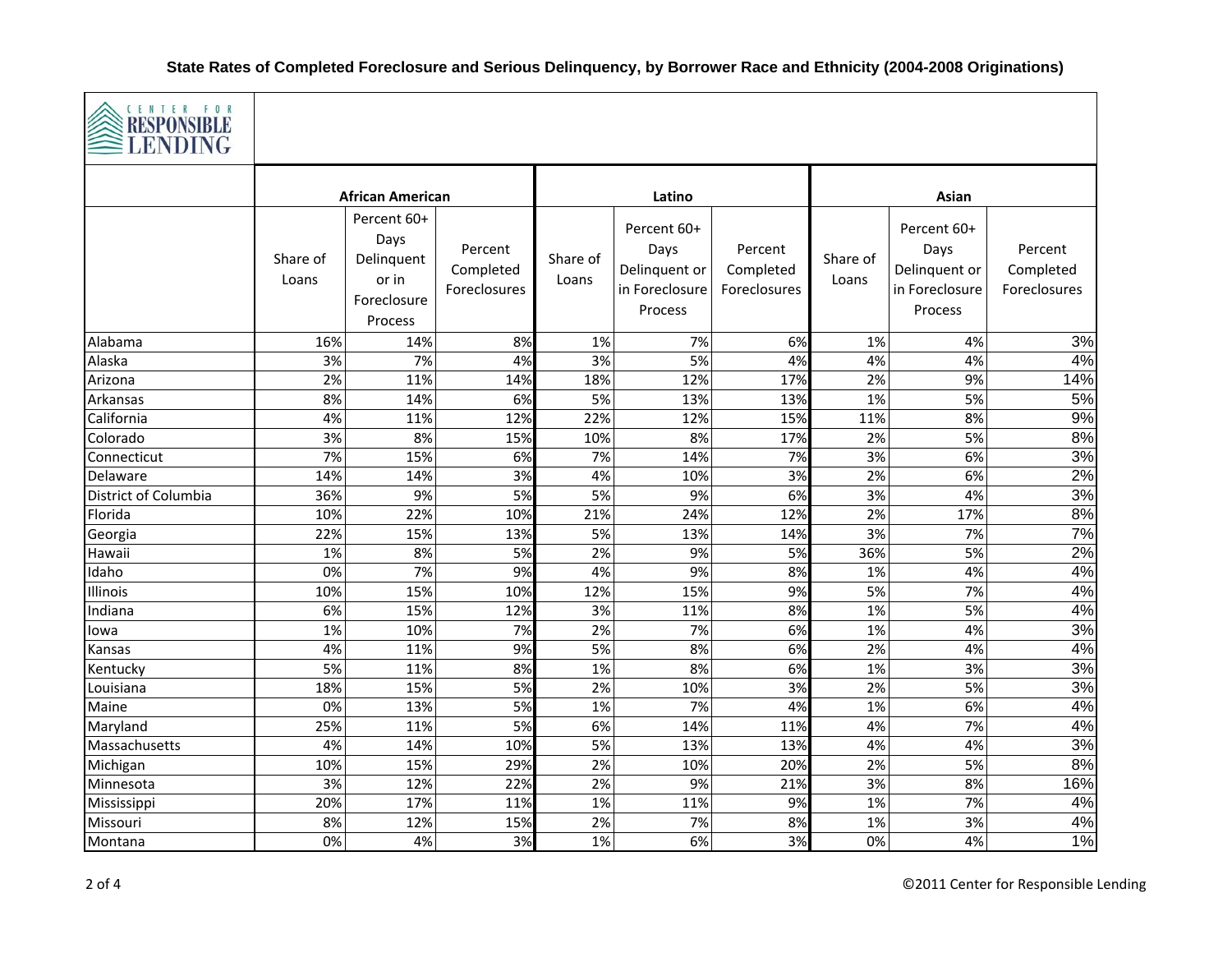

| <b>EXAMPLE</b><br><b>LENDING</b> |                                                |                                                      |                                                                   |                                                                                                                             |                   |                                                                   |                                      |
|----------------------------------|------------------------------------------------|------------------------------------------------------|-------------------------------------------------------------------|-----------------------------------------------------------------------------------------------------------------------------|-------------------|-------------------------------------------------------------------|--------------------------------------|
|                                  |                                                |                                                      | 2004 - 2008 Originations                                          |                                                                                                                             |                   |                                                                   |                                      |
|                                  |                                                | (First lien loans on owner-occupied properties)      |                                                                   |                                                                                                                             |                   | <b>Non-Hispanic White</b>                                         |                                      |
|                                  | <b>Total HMDA</b><br>Loans                     | Total Loans in<br>Matched<br>HMDA/LPS/BB<br>x Sample | Percent 60+<br>Days<br>Delinquent or<br>in Foreclosure<br>Process | Percent Completed<br>Foreclosures                                                                                           | Share of<br>Loans | Percent 60+<br>Days<br>Delinquent or<br>in Foreclosure<br>Process | Percent<br>Completed<br>Foreclosures |
| Nebraska                         | 197,381                                        | 106,685                                              | 5%                                                                | 4%                                                                                                                          | 81%               | 4%                                                                | 4%                                   |
| Nevada                           | 540,438                                        | 379,332                                              | 14%                                                               | 14%                                                                                                                         | 56%               | 12%                                                               | 12%                                  |
| New Hampshire                    | 202,757                                        | 115,933                                              | 6%                                                                | 5%                                                                                                                          | 80%               | 5%                                                                | 5%                                   |
| New Jersey                       | 1,303,524                                      | 838,617                                              | 10%                                                               | 2%                                                                                                                          | 56%               | 8%                                                                | 2%                                   |
| <b>New Mexico</b>                | 244,840                                        | 144,226                                              | 6%                                                                | 3%                                                                                                                          | 53%               | 5%                                                                | 2%                                   |
| <b>New York</b>                  | 1,615,117                                      | 1,050,047                                            | 10%                                                               | 2%                                                                                                                          | 57%               | 8%                                                                | 2%                                   |
| North Carolina                   | 1,214,972                                      | 710,048                                              | 6%                                                                | 4%                                                                                                                          | 68%               | 5%                                                                | 3%                                   |
| North Dakota                     | 63,753                                         | 28,704                                               | 3%                                                                | 2%                                                                                                                          | 88%               | 2%                                                                | 2%                                   |
| Ohio                             | 1,421,055                                      | 772,189                                              | 9%                                                                | 7%                                                                                                                          | 78%               | 8%                                                                | 6%                                   |
| Oklahoma                         | 393,029                                        | 225,860                                              | 6%                                                                | 4%                                                                                                                          | 75%               | 5%                                                                | 4%                                   |
| Oregon                           | 565,895                                        | 392,188                                              | 6%                                                                | 4%                                                                                                                          | 78%               | 6%                                                                | 4%                                   |
| Pennsylvania                     | 1,575,238                                      | 860,644                                              | 7%                                                                | 3%                                                                                                                          | 72%               | 6%                                                                | 2%                                   |
| Rhode Island                     | 170,153                                        | 102,673                                              | 8%                                                                | 6%                                                                                                                          | 68%               | 7%                                                                | 5%                                   |
| South Carolina                   | 557,836                                        | 326,262                                              | 8%                                                                | 4%                                                                                                                          | 71%               | 6%                                                                | 4%                                   |
| South Dakota                     | 87,152                                         | 23,156                                               | 4%                                                                | 3%                                                                                                                          | 89%               | 3%                                                                | 3%                                   |
| Tennessee                        | 800,639                                        | 476,371                                              | 7%                                                                | 6%                                                                                                                          | 72%               | 6%                                                                | 5%                                   |
| Texas                            | 2,452,504                                      | 1,608,784                                            | 6%                                                                | 6%                                                                                                                          | 54%               | 4%                                                                | 4%                                   |
| Utah                             | 457,963                                        | 297,333                                              | 5%                                                                | 4%                                                                                                                          | 80%               | 5%                                                                | 4%                                   |
| Vermont                          | 75,655                                         | 36,159                                               | 5%                                                                | 1%                                                                                                                          | 80%               | 5%                                                                | 1%                                   |
| Virginia                         | 1,407,760                                      | 920,597                                              | 5%                                                                | 6%                                                                                                                          | 57%               | 4%                                                                | 4%                                   |
| Washington                       | 1,167,337                                      | 802,330                                              | 6%                                                                | 3%                                                                                                                          | 71%               | 6%                                                                | 3%                                   |
| West Virginia                    | 188,882                                        | 67,914                                               | 6%                                                                | 5%                                                                                                                          | 83%               | 6%                                                                | 4%                                   |
| Wisconsin                        | 843,467                                        | 418,782                                              | 6%                                                                | 4%                                                                                                                          | 81%               | 5%                                                                | 4%                                   |
| Wyoming                          | 71,277                                         | 38,131                                               | 3%                                                                | 3%                                                                                                                          | 85%               | 3%                                                                | 3%                                   |
|                                  | due to missing data and "other" race category. |                                                      |                                                                   | Notes: NA=Not available (Data cells with less than 100 loans were suppressed.) Shares of loans originated may not total 100 |                   |                                                                   |                                      |